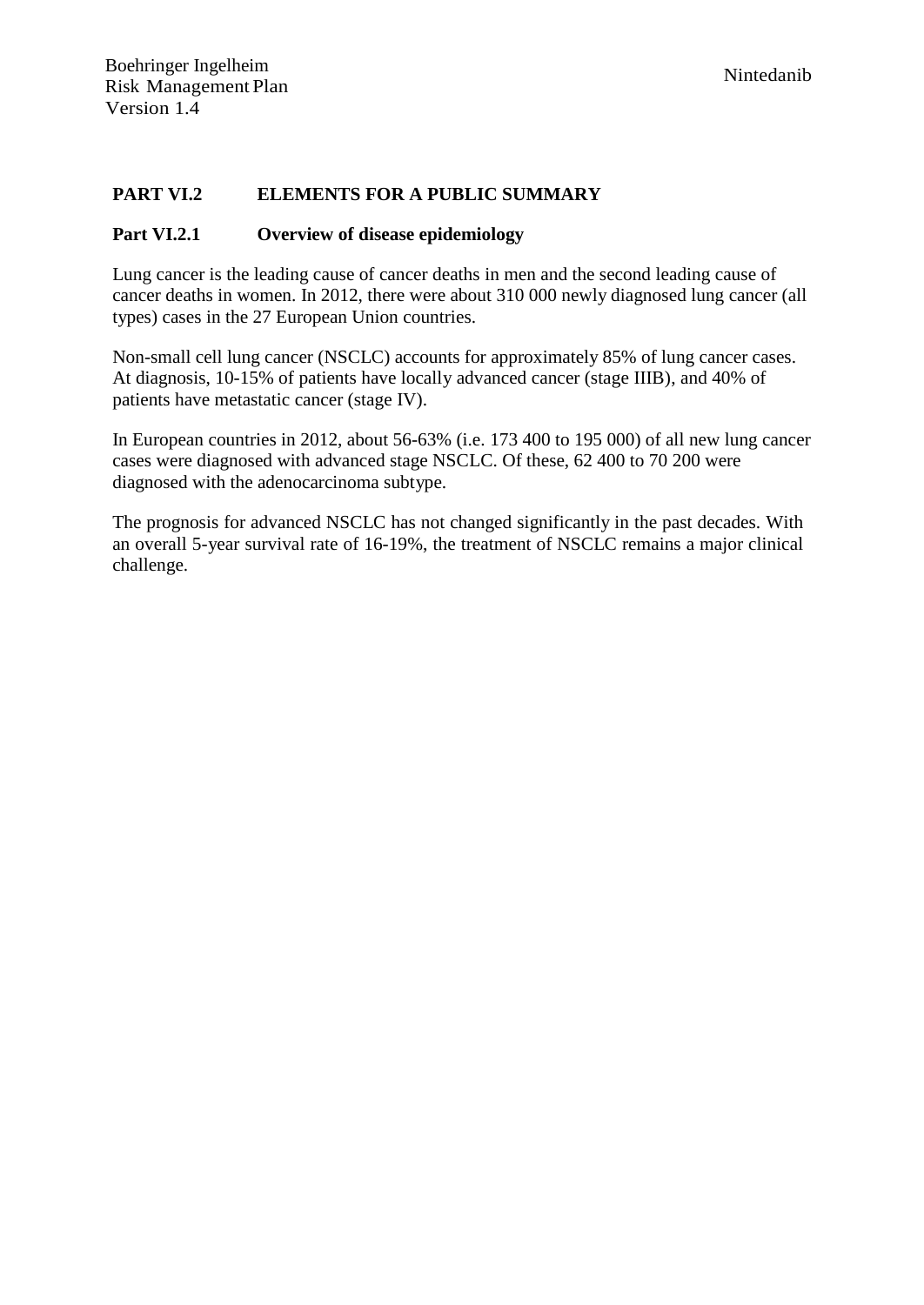#### **Part VI.2.2 Summary of treatment benefits**

VARGATEF® is intended for use in combination with docetaxel to treat adult patients with locally advanced, metastatic or recurrent NSCLC of adenocarcinoma tumour histology after first-line chemotherapy.

In the pivotal study 1199.13, patients with tumours of different histology were included; of them, 652 patients (320 with adenocarcinoma) received VARGATEF® in combination with docetaxel and 655 patients (333 with adenocarcinoma) received placebo with docetaxel. The primary endpoint was the progression-free survival, i.e. the length of time that a patient lives with cancer but it does not get worse upon VARGATEF® treatment. The key secondary endpoint was the overall survival, i.e. the length of time that patients remain alive from the start of VARGATEF® treatment.

VARGATEF® significantly reduced in adenocarcinoma patients the risk of tumour progression or death by 23%; the risk of death was significantly reduced by 17%. The progression-free survival was extended with VARGATEF® treatment from 2.8 months to 4.2 months. The overall survival was extended from 10.3 months to 12.6 months. In addition, disease control and tumour shrinkage were significantly improved with VARGATEF® treatment, with the greatest improvement seen in patients with adenocarcinoma.

#### **Part VI.2.3 Unknowns relating to treatment benefits**

In the pivotal trial 1199.13 and the supporting trial 1199.14, VARGATEF® exerted a clinically relevant treatment benefit, in particular in patients with second line advanced or recurrent non-small cell lung cancer of adenocarcinoma histology; there is no data to suggest that the effectiveness of VARGATEF® would be different across other patient subpopulations defined by age, gender, race, geographical region, smoking status.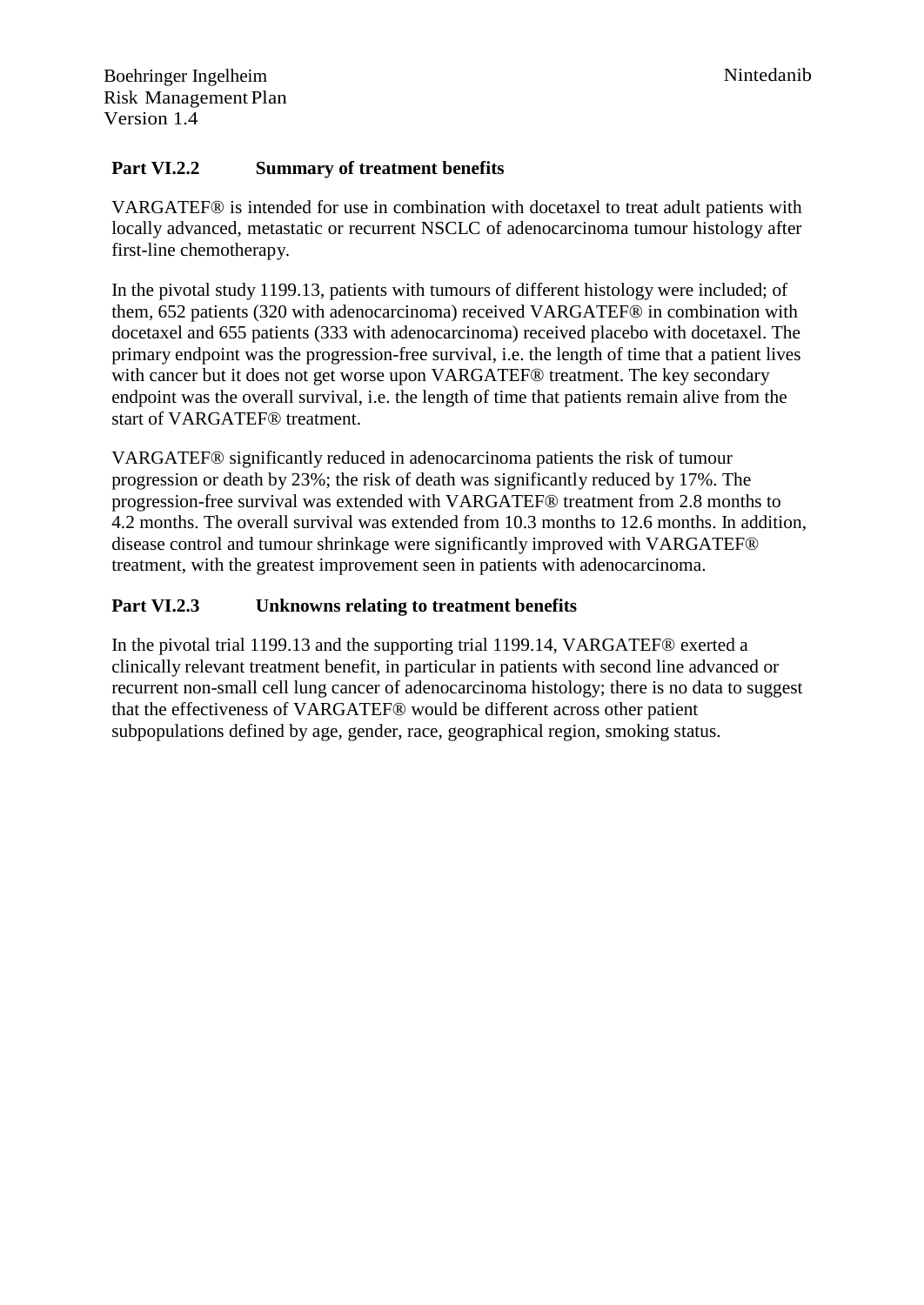| Risk                                                                                                 | What is known                                                                                                                                                                                                                                                                                                                                                                       | Preventability                                                                                                                                                                                                                                                                                                                                                                                                                                                                                                                           |
|------------------------------------------------------------------------------------------------------|-------------------------------------------------------------------------------------------------------------------------------------------------------------------------------------------------------------------------------------------------------------------------------------------------------------------------------------------------------------------------------------|------------------------------------------------------------------------------------------------------------------------------------------------------------------------------------------------------------------------------------------------------------------------------------------------------------------------------------------------------------------------------------------------------------------------------------------------------------------------------------------------------------------------------------------|
| Diarrhoea                                                                                            | In the pivotal Phase III trial in<br>VARGATEF® plus docetaxel (trial<br>1199.13), patients on VARGATEF®<br>were more likely to experience<br>diarrhoea than patients on placebo. The<br>majority of diarrhoea events were of<br>mild to moderate severity, and<br>manageable with using smaller doses<br>of VARGATEF® and the use of anti-<br>diarrhoeal drugs, such as loperamide. | Management should start at the first signs<br>of diarrhoea. This includes adequate intake<br>of fluids and electrolytes (to prevent or<br>treat dehydration) and of anti-diarrhoeal<br>drugs. Patients with severe diarrhoea may<br>need to stop or use smaller doses of<br>VARGATEF®. Recommended dose<br>reductions for VARGATEF® are<br>provided in the summary of product<br>characteristics (SmPC).                                                                                                                                 |
| Liver enzyme<br>elevations and<br>abnormally high<br>bilirubin blood levels<br>(hyperbilirubinaemia) | In trial 1199.13, liver enzyme<br>elevations occurred more often in<br>patients treated with VARGATEF®<br>and docetaxel than in those treated<br>with placebo and docetaxel. Most<br>elevations were of mild or moderate<br>severity, returned to normal in the<br>majority of patients, and did not lead to<br>apparent liver disease.                                             | Liver enzyme increases in clinical trials<br>with VARGATEF® mostly returned to<br>normal when VARGATEF® treatment<br>was interrupted. Liver enzymes and<br>bilirubin levels need to be closely and<br>periodically monitored after start of<br>VARGATEF® therapy. If relevant liver<br>enzyme elevations are measured,<br>interruption of treatment followed by use<br>of smaller doses or completely stopping<br>VARGATEF® treatment should be<br>considered. Recommended dose<br>reductions for VARGATEF® are<br>provided in the SmPC. |
| Abnormally low<br>level of white blood<br>cells (neutropenia)                                        | In trial 1199.13 more patients treated<br>with VARGATEF® and docetaxel had<br>neutropenia with or without fever, than<br>those treated with placebo and<br>docetaxel. Neutropenia is a known side<br>effect of docetaxel.                                                                                                                                                           | Blood counts should be checked during<br>therapy, in particular during the<br>combination treatment with docetaxel.<br>Recommended dose reductions for<br>VARGATEF® are provided in the SmPC.                                                                                                                                                                                                                                                                                                                                            |
| Bacterial infection in<br>the bloodstream<br>(sepsis)                                                | In trial 1199.13 patients treated with<br>VARGATEF® and docetaxel had<br>more sepsis than those treated with<br>placebo and docetaxel. Sepsis is a<br>known side effect of docetaxel.                                                                                                                                                                                               | Sepsis has been observed as a<br>complication of neutropenia. Blood counts<br>should be checked during therapy, in<br>particular during the combination<br>treatment with docetaxel. Recommended<br>dose reductions for VARGATEF® are<br>provided in the SmPC.                                                                                                                                                                                                                                                                           |
| Venous<br>thromboembolism<br>(VTE)                                                                   | In trial 1199.13, patients on<br>VARGATEF® and docetaxel<br>experienced more VTE, in particular<br>deep vein thrombosis, compared with<br>patients on placebo and docetaxel.                                                                                                                                                                                                        | Patients should be closely watched for<br>thromboembolic events. VARGATEF®<br>should be stopped in patients with life-<br>threatening venous thromboembolic<br>reactions.                                                                                                                                                                                                                                                                                                                                                                |

# **Part VI.2.4 Summary of safety concerns**

Table continues on next page

PVI.Table 5 Important identified risks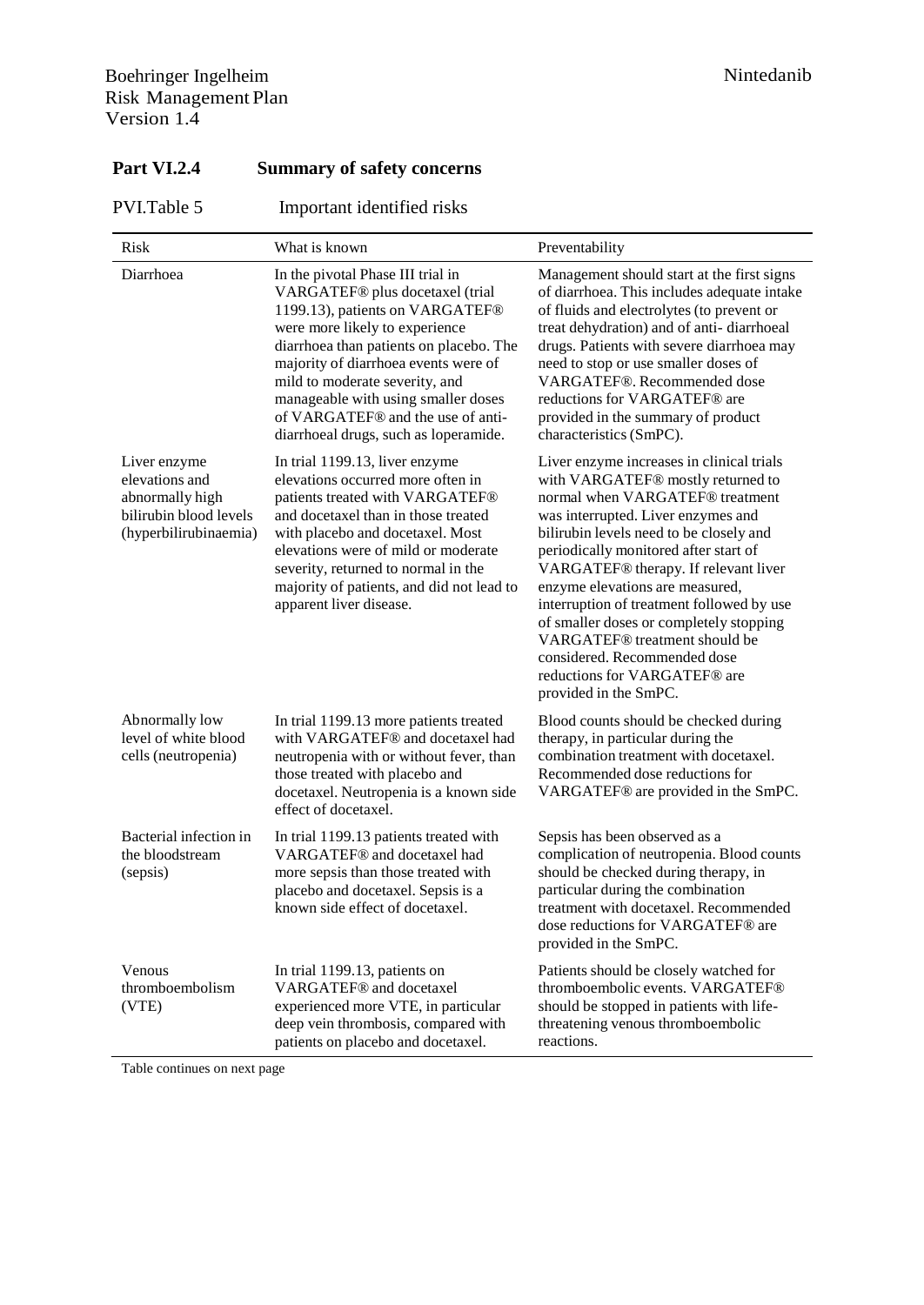| Risk                                                              | What is known                                                                                                                                                                                                                                                                                                                                                                                                                                                                                                                                                                                                                                     | Preventability                                                                                                                                                                                                                                                                                                                                                                                                                                                                                                                                                                                                        |
|-------------------------------------------------------------------|---------------------------------------------------------------------------------------------------------------------------------------------------------------------------------------------------------------------------------------------------------------------------------------------------------------------------------------------------------------------------------------------------------------------------------------------------------------------------------------------------------------------------------------------------------------------------------------------------------------------------------------------------|-----------------------------------------------------------------------------------------------------------------------------------------------------------------------------------------------------------------------------------------------------------------------------------------------------------------------------------------------------------------------------------------------------------------------------------------------------------------------------------------------------------------------------------------------------------------------------------------------------------------------|
| Perforation (gastro-<br>intestinal and non-<br>gastro-intestinal) | In trial 1199.13 patients treated with<br>VARGATEF® and docetaxel did not<br>have more perforation when compared<br>to patients treated with placebo and<br>docetaxel. Few patients experienced a<br>gastro-intestinal or non-gastro-intestinal<br>perforation.                                                                                                                                                                                                                                                                                                                                                                                   | Patients who had previous abdominal<br>surgery should be treated with particular<br>caution. VARGATEF® should only be<br>started at least 4 weeks after major surgery.<br>VARGATEF® should be permanently<br>stopped in patients who develop<br>gastrointestinal perforation.                                                                                                                                                                                                                                                                                                                                         |
| Bleeding                                                          | In trial 1199.13, the number of patients<br>with adenocarcinoma who experienced<br>bleeding was comparable between the<br>treatment arms. In patients with<br>squamous cell carcinoma, more patients<br>in the VARGATEF® arm experienced<br>bleeding than patients in the placebo<br>arm.                                                                                                                                                                                                                                                                                                                                                         | Patients taking blood thinners, such as<br>warfarin or phenprocoumon, should be<br>checked regularly for changes in clotting<br>parameters (e.g. prothrombin time, INR) or<br>clinical bleeding episodes.<br>Patients with brain metastases should be<br>closely watched for signs and symptoms of<br>brain bleeding.<br>Treatment with VARGATEF® is not<br>recommended in patients with recent lung<br>bleeding $(>2.5$ mL of red blood) and those<br>with centrally located tumours with x-ray<br>evidence of local invasion of major blood<br>vessels or radiographic evidence of<br>cavitary or necrotic tumours. |
| High blood pressure<br>(hypertension)                             | High blood pressure is a known side<br>effect of medicinal products belonging<br>to the class of the VEGFR inhibitors. In<br>trial 1199.13 the number of patients<br>who experienced high blood pressure<br>was increased in the VARGATEF®<br>arm compared to the placebo arm, but<br>less frequent than expected with other<br>medicines belonging to the same class<br>as VARGATEF®. Most blood pressure<br>elevations were of mild or moderate<br>severity and resolved in the majority of<br>patients. The number of patients who<br>started a new treatment for high blood<br>pressure during trial 1199.13 was low in<br>the VARGATEF® arm. | Patients on blood pressure-lowering<br>medication should have their blood pressure<br>measured at regular intervals as indicated<br>by their hypertensive disease. All<br>patients should have routine blood pressure<br>measurements as clinically indicated.                                                                                                                                                                                                                                                                                                                                                        |

PVI.Table 5 (cont'd) Important identified risks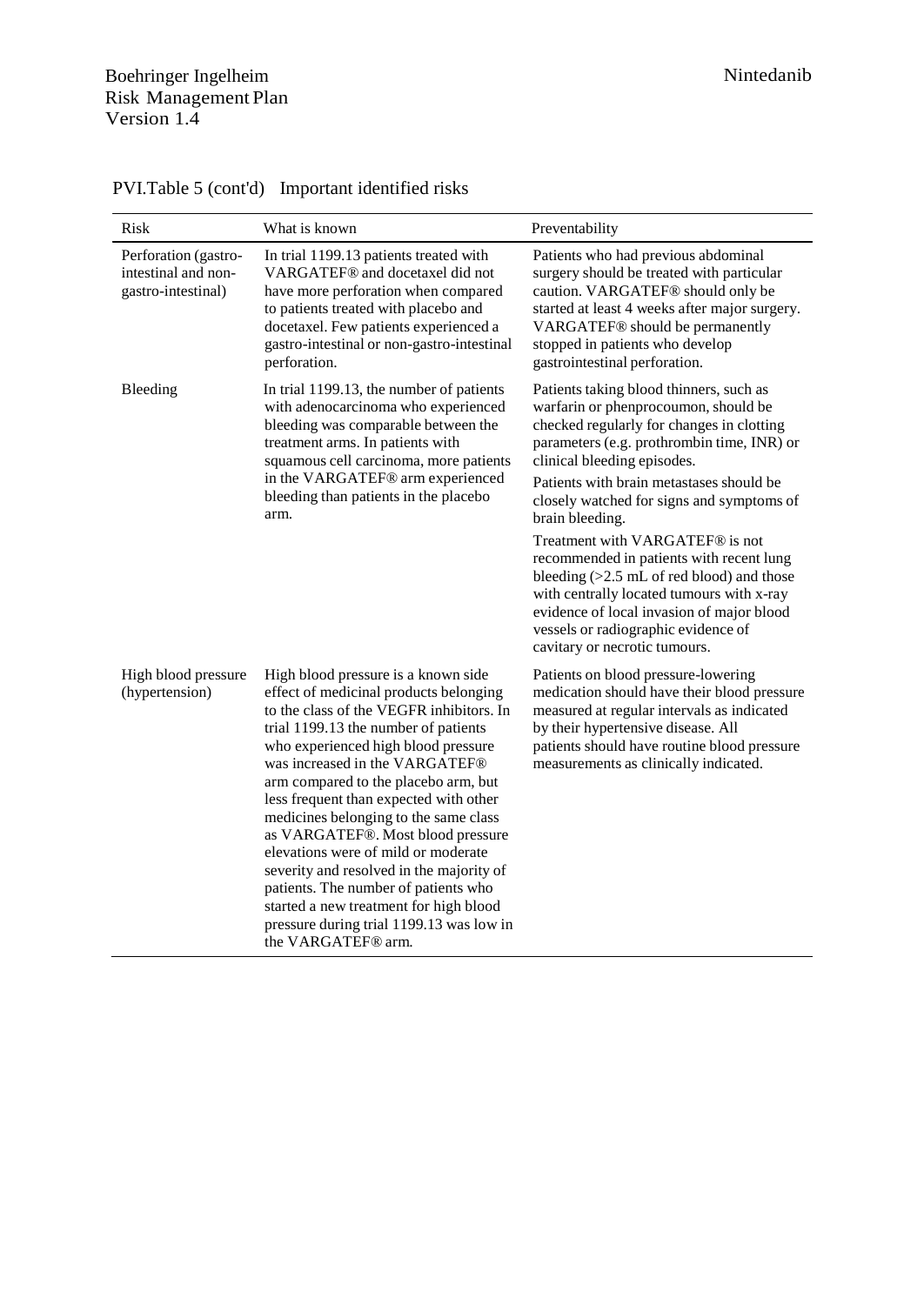### Boehringer Ingelheim Nintedanib Risk Management Plan Version 1.4

| PVI.Table 6                                       | Important potential risks                                                                                                                                                                                                                                                                                                                                                                                                                                                                                                                                                                                    |  |  |
|---------------------------------------------------|--------------------------------------------------------------------------------------------------------------------------------------------------------------------------------------------------------------------------------------------------------------------------------------------------------------------------------------------------------------------------------------------------------------------------------------------------------------------------------------------------------------------------------------------------------------------------------------------------------------|--|--|
| Risk                                              | What is known (including reason why it is considered a potential<br>risk)                                                                                                                                                                                                                                                                                                                                                                                                                                                                                                                                    |  |  |
| Arterial thromboembolism (ATE)                    | Arterial thromboembolism is a known effect of treatment with<br>medicinal products belonging to the class of the VEGFR inhibitors.<br>There is no evidence of an increased frequency of ATE in NSCLC<br>patients based on data collected in trial 1199.13. However, in<br>patients suffering from idiopathic pulmonary fibrosis (IPF), ATE<br>occurred more frequently in patients treated with VARGATEF®<br>than in those who received placebo. The IPF patient population has<br>different medical history and risk factors as compared to patients<br>with NSCLC.                                         |  |  |
| Treatment in pregnant women and<br>teratogenicity | VARGATEF® has not been investigated in pregnant women. The<br>properties of VARGATEF® suggest a potential adverse effect on the<br>embryo/foetus that was confirmed in a non-clinical study. Therefore,<br>as a precaution, women should not be treated with VARGATEF®<br>during pregnancy unless the clinical condition requires treatment.<br>Women of childbearing potential being treated with VARGATEF®<br>should be advised to avoid becoming pregnant while receiving<br>treatment with VARGATEF® and to use adequate contraception<br>during and at least 3 months after the last dose of VARGATEF®. |  |  |
| Liver dysfunction                                 | Alterations of liver laboratory values have been observed in patients<br>treated with VARGATEF®. Liver enzyme increases in clinical trials<br>with VARGATEF® mostly returned to normal when VARGATEF®<br>treatment was interrupted.                                                                                                                                                                                                                                                                                                                                                                          |  |  |
|                                                   | However, it cannot be excluded that particular patient may develop<br>liver dysfunction (hepatic failure).                                                                                                                                                                                                                                                                                                                                                                                                                                                                                                   |  |  |
| Heart problems (cardiac failure)                  | Some medicines belonging to the same class as VARGATEF® may<br>cause heart problems such as heart failure or congestive heart failure.<br>In trial 1199.13, very few patients experienced cardiac failure in<br>both the placebo and the VARGATEF® study arm. Cardiac failure<br>was not reported in patients with adenocarcinoma.                                                                                                                                                                                                                                                                           |  |  |
| Abnormal ECG heart tracing<br>(QT prolongation)   | Abnormal heart tracing (so-called QT prolongation) has been<br>observed with some medicines belonging to the same class as<br>VARGATEF®. However, there is no evidence that VARGATEF®<br>increase the risk for QT prolongation based on non-clinical studies,<br>based on a dedicated study in patients with renal cell cancer, based<br>on study 1199.13 in patients with NSCLC.                                                                                                                                                                                                                            |  |  |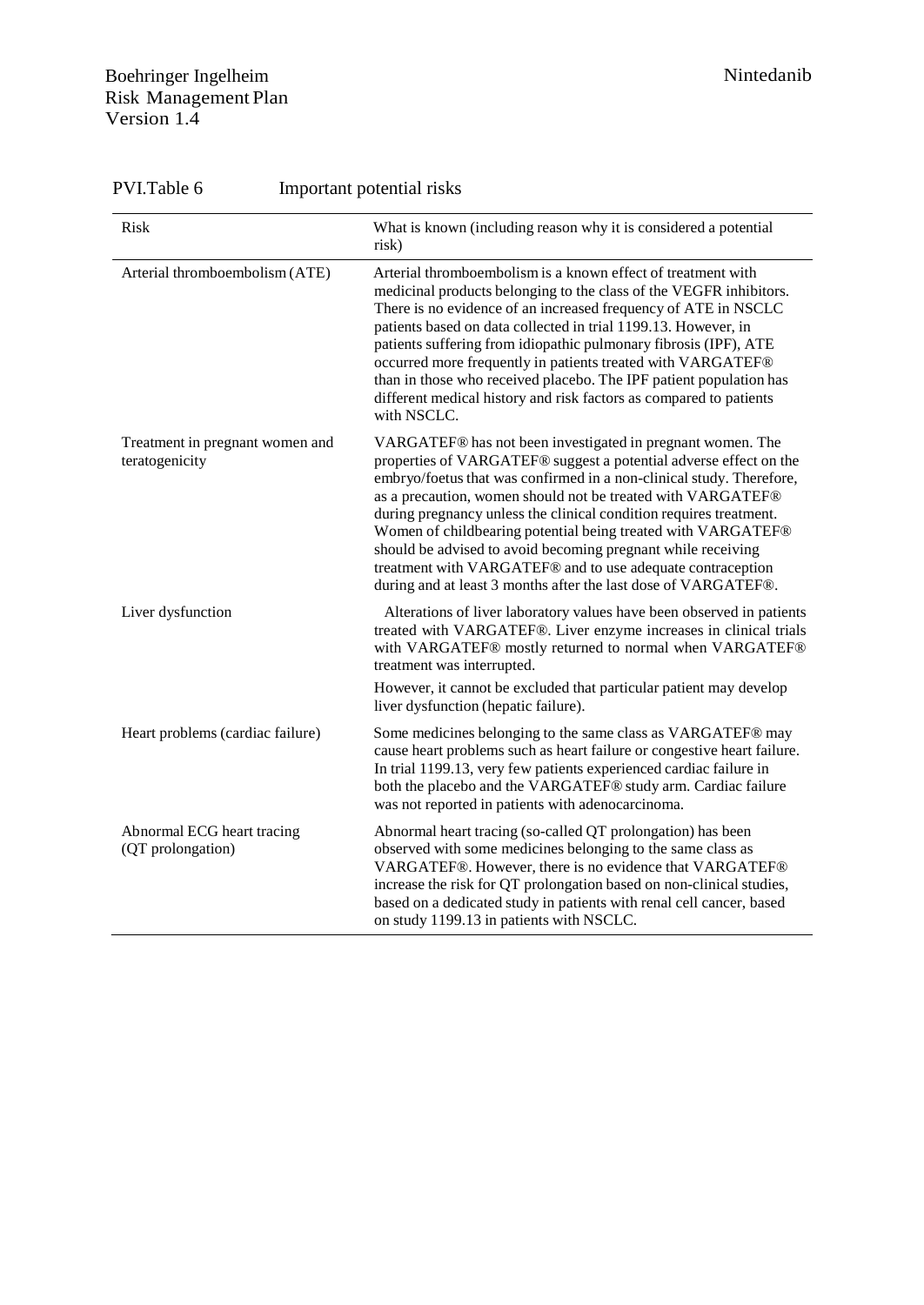### Boehringer Ingelheim Nintedanib Risk Management Plan Version 1.4

| Missing information                                                                                                                                                                                 | What is known                                                                                                                                                                                                                                                                                                                                                                                                                                                                                                                                                                                                                                                                                                                                                                                                            |
|-----------------------------------------------------------------------------------------------------------------------------------------------------------------------------------------------------|--------------------------------------------------------------------------------------------------------------------------------------------------------------------------------------------------------------------------------------------------------------------------------------------------------------------------------------------------------------------------------------------------------------------------------------------------------------------------------------------------------------------------------------------------------------------------------------------------------------------------------------------------------------------------------------------------------------------------------------------------------------------------------------------------------------------------|
| Treatment in<br>breastfeeding women                                                                                                                                                                 | VARGATEF® has not been investigated lactating women. Pre-clinical studies<br>showed that small amounts of nintedanib and its metabolites were secreted into<br>milk of lactating rats. Therefore, as a precaution, breastfeeding should be<br>discontinued during treatment with VARGATEF®.                                                                                                                                                                                                                                                                                                                                                                                                                                                                                                                              |
| Treatment in patients<br>with hepatic impairment                                                                                                                                                    | Most patients in the clinical trial programme in oncology had normal hepatic<br>function (81.5%) or mild hepatic impairment (14.9%). Patients with total<br>bilirubin above upper limit of normal (ULN), and/or alanine aminotransferase<br>$(ALT) > 1.5x$ ULN, and/or aspartate aminotransferase $(AST) > 1.5x$ ULN, were<br>excluded from trial 1199.13. There is insufficient data to evaluate whether there<br>is a risk from VARGATEF® treatment to patients with moderate or severe<br>hepatic impairment.<br>Three Phase I/II studies examined patients with hepatic impairment (1199.37,<br>1199.39, and 1199.120 - VARGATEF® in patients with advanced hepatocellular<br>carcinoma). The adverse event profile was comparable with that of the overall<br>population of oncology patients exposed to VARGATEF®. |
| Treatment in patients<br>with renal impairment                                                                                                                                                      | Patients with renal impairment (serum creatinine >1.5x ULN) were excluded<br>from the pivotal Phase III trial in NSCLC patients with VARGATEF® +<br>docetaxel. There is insufficient data to evaluate whether there is a risk from<br>VARGATEF® treatment to patients with renal impairment; however, because<br>less than 1% of a single dose of VARGATEF® is excreted via the kidney, a risk<br>to patients with renal impairment is not anticipated.                                                                                                                                                                                                                                                                                                                                                                  |
| Treatment in patients<br>with healing wounds                                                                                                                                                        | Due to its mode of action, VARGATEF® may impair wound healing. Therefore,<br>patients with major injuries and/or surgery within the 10 days prior to trial<br>randomisation, with incomplete wound healing, were excluded from trial<br>1199.13. During the trial, 25 patients in the placebo arm and 19 patients in the<br>VARGATEF® arm had surgery; wound healing was not identified as a safety<br>concern. Nevertheless, further data is needed from post-marketing experience to<br>fully exclude this potential safety issue.                                                                                                                                                                                                                                                                                     |
| Treatment of<br>subpopulations with co-<br>morbid CNS conditions<br>such as dementia,<br>depression, brain<br>metastasis, or with co-<br>morbid conditions such<br>as arthritis and<br>osteoporosis | There is limited information on the safety of VARGATEF® treatment in patients<br>with central nervous system conditions such as dementia, depression, brain<br>metastasis, or in other conditions such as arthritis and osteoporosis.                                                                                                                                                                                                                                                                                                                                                                                                                                                                                                                                                                                    |
| Treatment of patients<br>weighing $<$ 50 kg                                                                                                                                                         | In study 1199.13 there was a higher frequency of SAEs in patients<br>weighing <50 kg treated with VARGATEF® plus docetaxel compared to patients<br>weighing $\geq$ 50 kg. However, the number of patients with a body weight <50 kg was<br>small and therefore insufficient to evaluate whether there is a risk from<br>VARGATEF® treatment in this population.                                                                                                                                                                                                                                                                                                                                                                                                                                                          |
| In vitro inhibitory<br>potential on organic<br>anion transporter<br>(OAT)1 and OAT3                                                                                                                 | Laboratory investigations are currently ongoing to evaluate whether nintedanib<br>might inhibit some proteins that are responsible for the transport of substances in<br>the kidney.                                                                                                                                                                                                                                                                                                                                                                                                                                                                                                                                                                                                                                     |

# PVI.Table 7 Missing information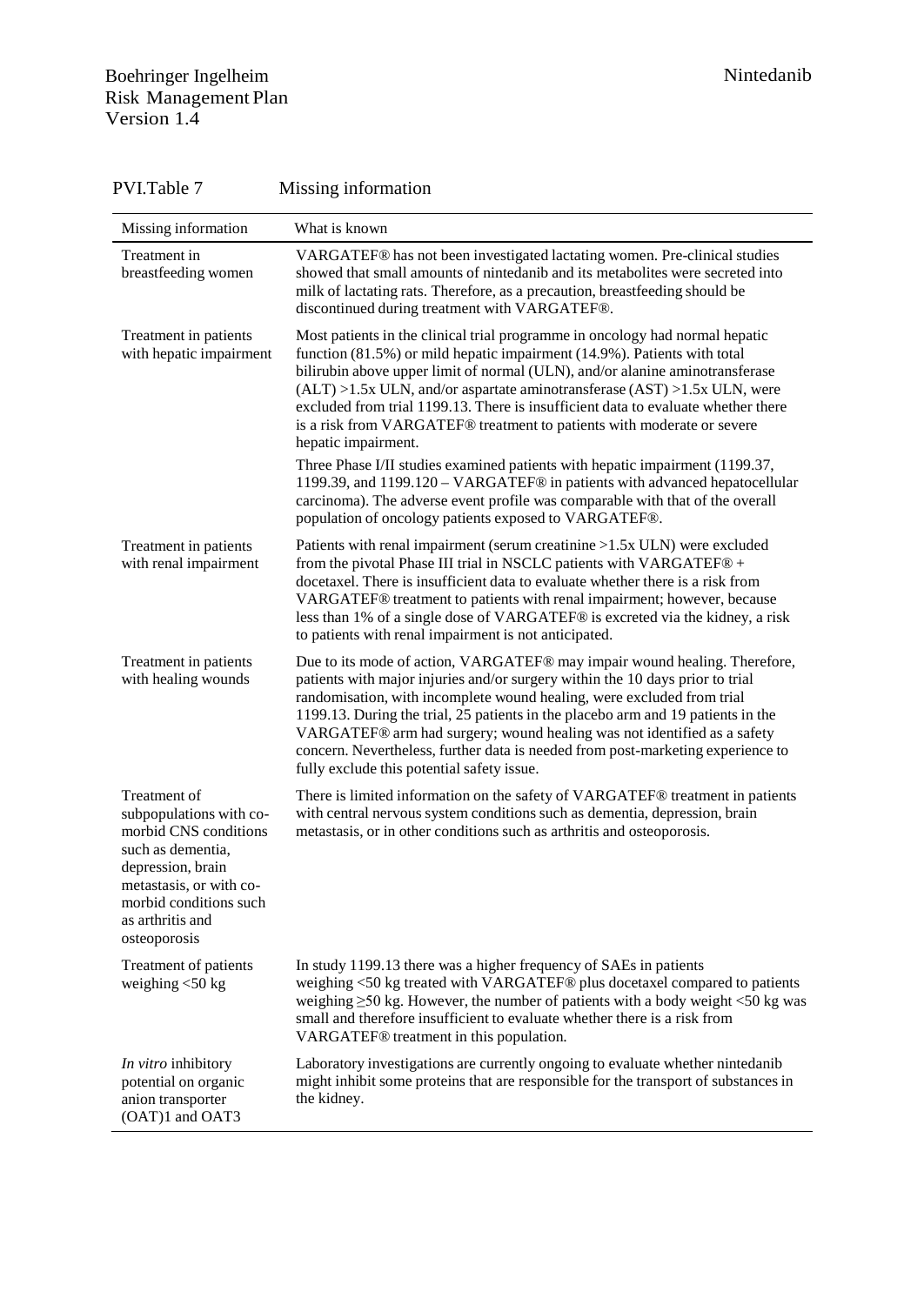#### **Part VI.2.5 Summary of risk minimisation measures by safety concern**

All medicines have a Summary of Product Characteristics (SmPC) which provides physicians, pharmacists and other health care professionals with details on how to use the medicine, the risks and recommendations for minimising these risks. An abbreviated version of this in lay language is provided in the form of the package leaflet. The measures in these documents are known as routine risk minimisation measures. The SmPC and the package leaflet for VARGATEF® can be found on the VARGATEF®'s EPAR page.

This medicine has no additional risk minimisation measures.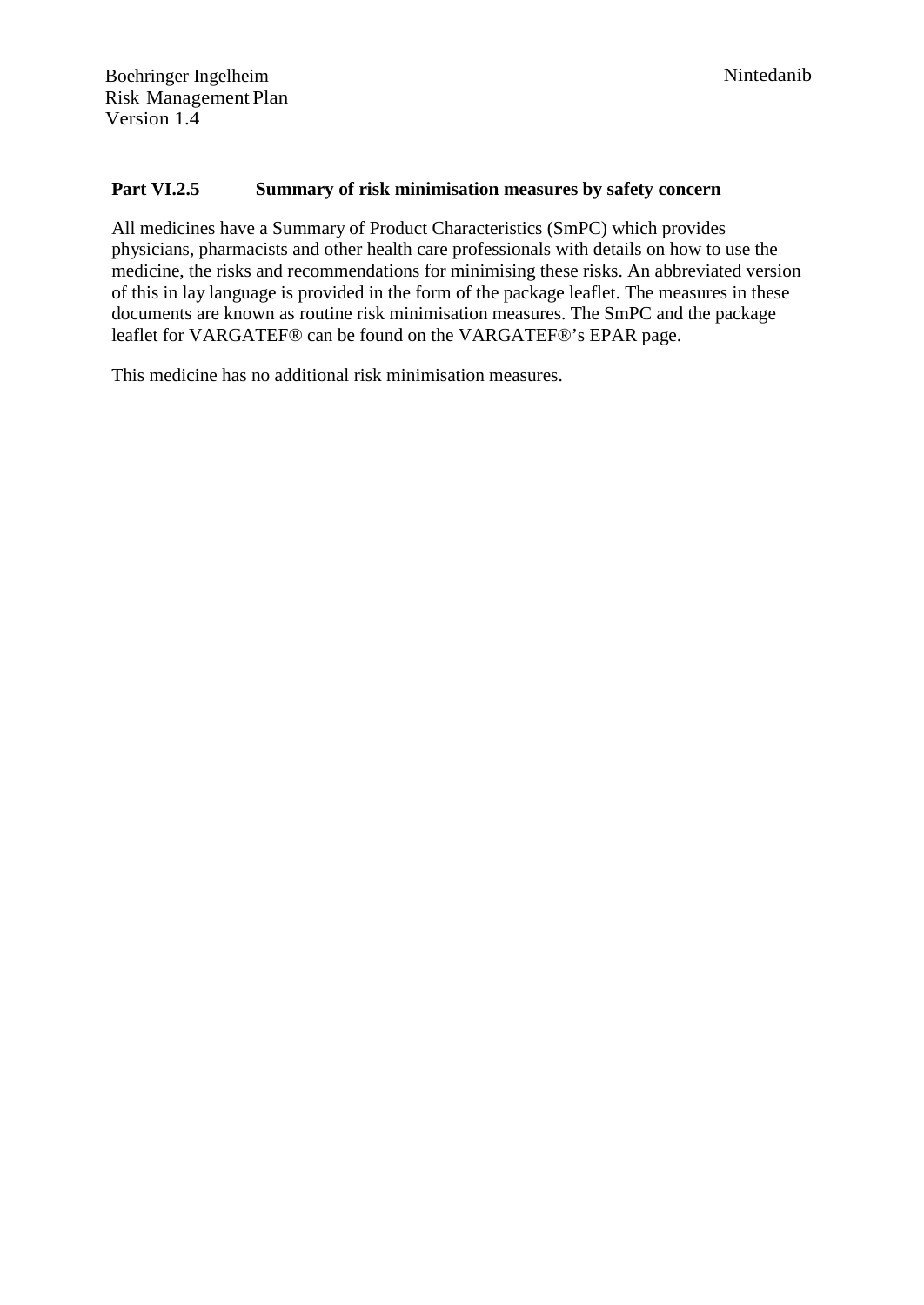| Study/activity                                                                                                                                                                                                                                                         | <b>Objectives</b>                                                                                                                                                                                                                                                             | <b>Safety</b><br>concerns<br>addressed                             | <b>Status</b>  | Date for submission<br>of interim or final<br>reports <sup>3</sup>                                                                                   |
|------------------------------------------------------------------------------------------------------------------------------------------------------------------------------------------------------------------------------------------------------------------------|-------------------------------------------------------------------------------------------------------------------------------------------------------------------------------------------------------------------------------------------------------------------------------|--------------------------------------------------------------------|----------------|------------------------------------------------------------------------------------------------------------------------------------------------------|
| 1199.37: A multicentre,<br>open label,<br>phase I/randomised<br>phase II study to<br>evaluate safety,<br>pharmacokinetics and<br>efficacy of BIBF 1120 in<br>comparison with<br>sorafenib for advanced<br>hepatocellular carcinoma<br>patients<br>(category 3)         | Phase I: maximum<br>tolerated dose (MTD)<br>in patients with mild<br>and moderate liver<br>impairment and<br>recommended dose for<br>phase II<br>Phase II: efficacy and<br>safety of nintedanib as<br>compared to sorafenib<br>in patients with HCC                           | Treatment of<br>patients with<br>hepatic<br>impairment             | Started        | The final CTR<br>including the PK<br>analyses of patients of<br>Group 1 and $2*$ is<br>expected in Q1 2015.                                          |
| 1199.39: A multicenter,<br>open label,<br>phase I/randomized<br>phase II study to<br>evaluate safety,<br>pharmacokinetics and<br>efficacy of BIBF 1120 in<br>comparison with<br>sorafenib for advanced<br>hepatocellular carcinoma<br>patients in Asia<br>(category 3) | Phase I: MTD in<br>patients with mild and<br>moderate liver<br>impairment and<br>recommended dose for<br>phase II<br>Phase II: efficacy and<br>safety of nintedanib as<br>compared to sorafenib<br>in patients with HCC                                                       | Treatment of<br>patients with<br>hepatic<br>impairment             | <b>Started</b> | The final CTR<br>including the PK data<br>for the patients of<br>Group 1 and 2* will<br>be available by<br>Q1 2015.                                  |
| 1199.120: An open label,<br>dose escalation phase I<br>study to evaluate the<br>safety and<br>tolerability of continuous<br>twice-daily oral<br>treatment of nintedanib<br>in Japanese patients with<br>hepatocellular carcinoma<br>(category 3)                       | To evaluate MTD in<br>Japanese HCC and to<br>recommend dose of<br>nintedanib for further<br>trials in two groups of<br>patients according<br>to liver function<br>To evaluate PK of<br>nintedanib and to<br>explore a correlation of<br>PK with degree of liver<br>impairment | Treatment of<br>Japanese<br>patients with<br>hepatic<br>impairment | <b>Started</b> | Final data including<br>PK data for the<br>patients of Group 1<br>and $2*$ is expected for<br>Q4 2015. The final<br>CTR is projected for<br>Q1 2016. |
| PK1407T: In vitro<br>evaluation of the<br>interaction of nintedanib<br>with human OAT<br>transporters<br>(category 3)                                                                                                                                                  | To determine the<br>interaction potential of<br>BIBF 1120 toward<br>OAT1 and OAT3                                                                                                                                                                                             | In vitro<br>inhibitory<br>potential on<br>OAT1 and<br>OAT3         | <b>Started</b> | The final CTR is<br>expected by end of<br>2014                                                                                                       |

# **Part VI.2.6 Planned post-authorisation development plan**

\* Group I included patients with AST and ALT ≤2xULN and Child Pugh A (score 5-6) at baseline. Group II included patients with AST or ALT >2xULN to  $\leq$ 5xULN or Child Pugh B (score 7 only) at baseline